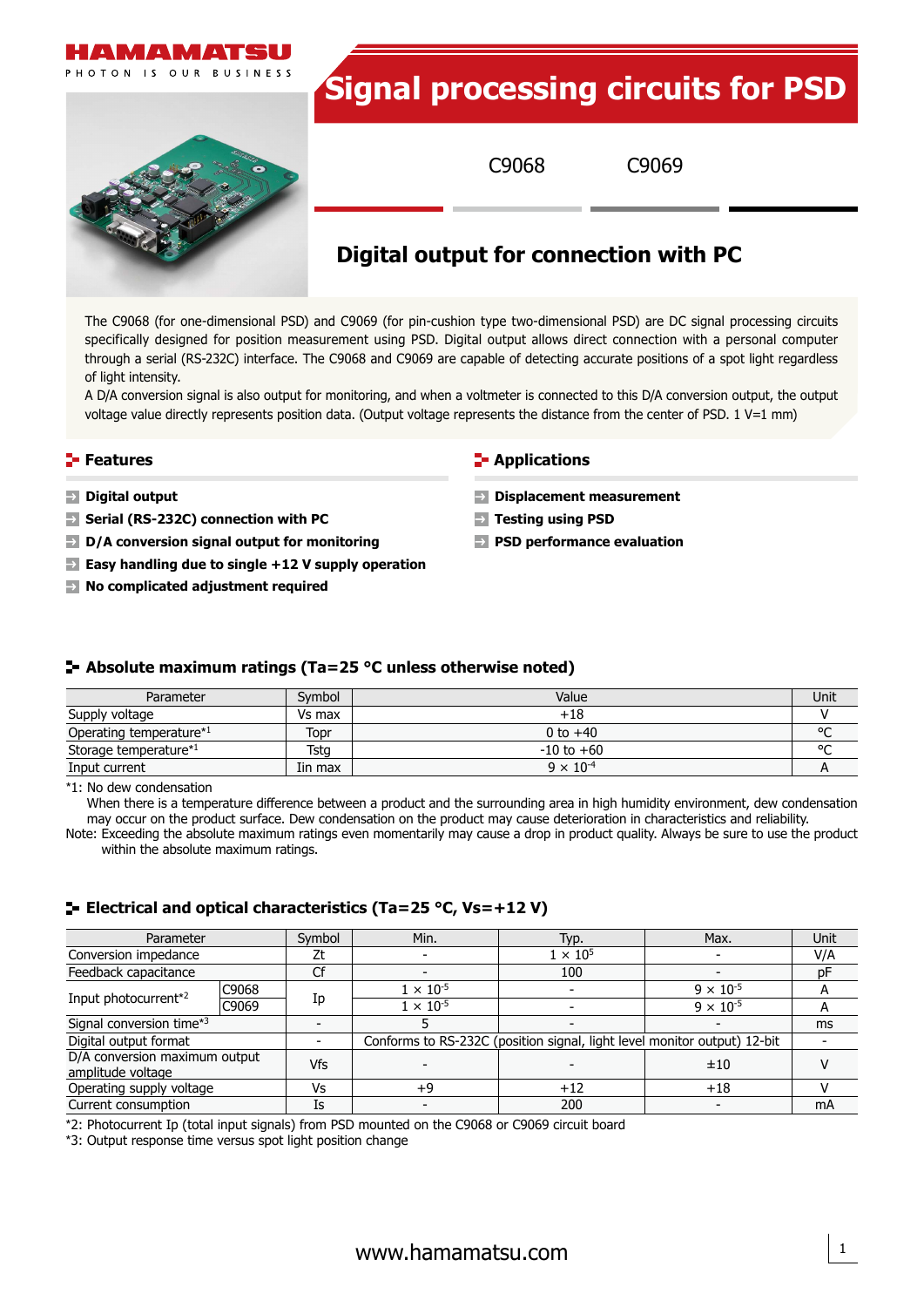## **Combination with a PSD**

A PSD is installed (soldered) on the signal processing circuit. Note: PSDs are sold separately.

C9068 (applicable PSD: one-dimensional PSD)

| Type no.                         | Photosensitive area size<br>(mm) | Position resolution*4 *5<br>$(\mu m)$ | Package<br>(mm)             |          | Installation on board External attachment*6 |
|----------------------------------|----------------------------------|---------------------------------------|-----------------------------|----------|---------------------------------------------|
| S3931                            | $6 \times 1$                     | 1.5                                   | Ceramic $(9.2 \times 4.8)$  |          |                                             |
| S3932                            | $12 \times 1$                    |                                       | Ceramic (15.2 $\times$ 4.8) |          |                                             |
| S8543*7                          | $24 \times 0.7$                  | 5.9                                   | Ceramic $(36.7 \times 4)$   | ×        |                                             |
| S4583-04*7                       | $3 \times 1$                     | 0.8                                   | Plastic                     | $\times$ |                                             |
| S4584 series*7                   | $3.5 \times 1$                   | 0.9                                   | Plastic                     | ×        |                                             |
| S3274-05*7                       | $3.5 \times 1$                   | 0.9                                   | Plastic                     | ×        |                                             |
| S7105 series*7                   | $4.2 \times 1$                   | 1.1                                   | Plastic                     | ×        |                                             |
| S15430-01CT/-02CT<br>S15430-03CT | $1 \times 6$                     | 1.5                                   | Glass epoxy                 | ×        |                                             |

C9069 (applicable PSD: two-dimensional PSD)

| Type no.   | Photosensitive area size   Position resolution*5 *8<br>(mm) | $(\mu m)$ | Package<br>(mm)                              | Installation on board | External* <sup>6</sup><br>attachment |
|------------|-------------------------------------------------------------|-----------|----------------------------------------------|-----------------------|--------------------------------------|
| S1880      | $12 \times 12$                                              | 3.5       | Ceramic (\$28)                               |                       |                                      |
| S2044      | $4.7 \times 4.7$                                            | 1.4       | Metal (TO-8 $\phi$ 14)                       |                       |                                      |
| S5990-01*9 | $4 \times 4$                                                |           | Ceramic chip carrier<br>$(8.8 \times 10.6)$  |                       |                                      |
| S5991-01*9 | $9 \times 9$                                                | 2.5       | Ceramic chip carrier<br>$(14.5 \times 16.5)$ |                       |                                      |

\*4: Reference value. Digital output Σ=5 to 9 V. 40% range from the center to the end with respect to the PSD photosensitive length L.

\*5: When PSD is mounted. The position resolution may vary depending on the connection method, operating environment, and so on.

\*6: Wiring using shielded wires or AWG#26 or equivalent twisted pair wires (no longer than 30 cm) is recommended.

\*7: These PSDs cannot be directly mounted on the circuit board. Connect to the through-hole terminals at the edge of the circuit board by external wiring.

\*8: Reference value. Digital output Σ=5 to 9 V. Within a circle with a diameter equal to 40% of PSD photosensitive area length L

\*9: The S5990-01 or S5991-01 can be mounted on the C9069 using the supplied dedicated circuit board.

## **F** Accessory sample software display example (C9069)

Position data is displayed in numerical values and graphs. Compatible OS: Microsoft® Windows® 8.1 Pro (32-bit, 64-bit) Microsoft® Windows® 10 Pro (32-bit, 64-bit)



Note: Microsoft, Windows, and Excel are either registered trademarks or trademarks of Microsoft Corporation in the United States and/ or other countries.

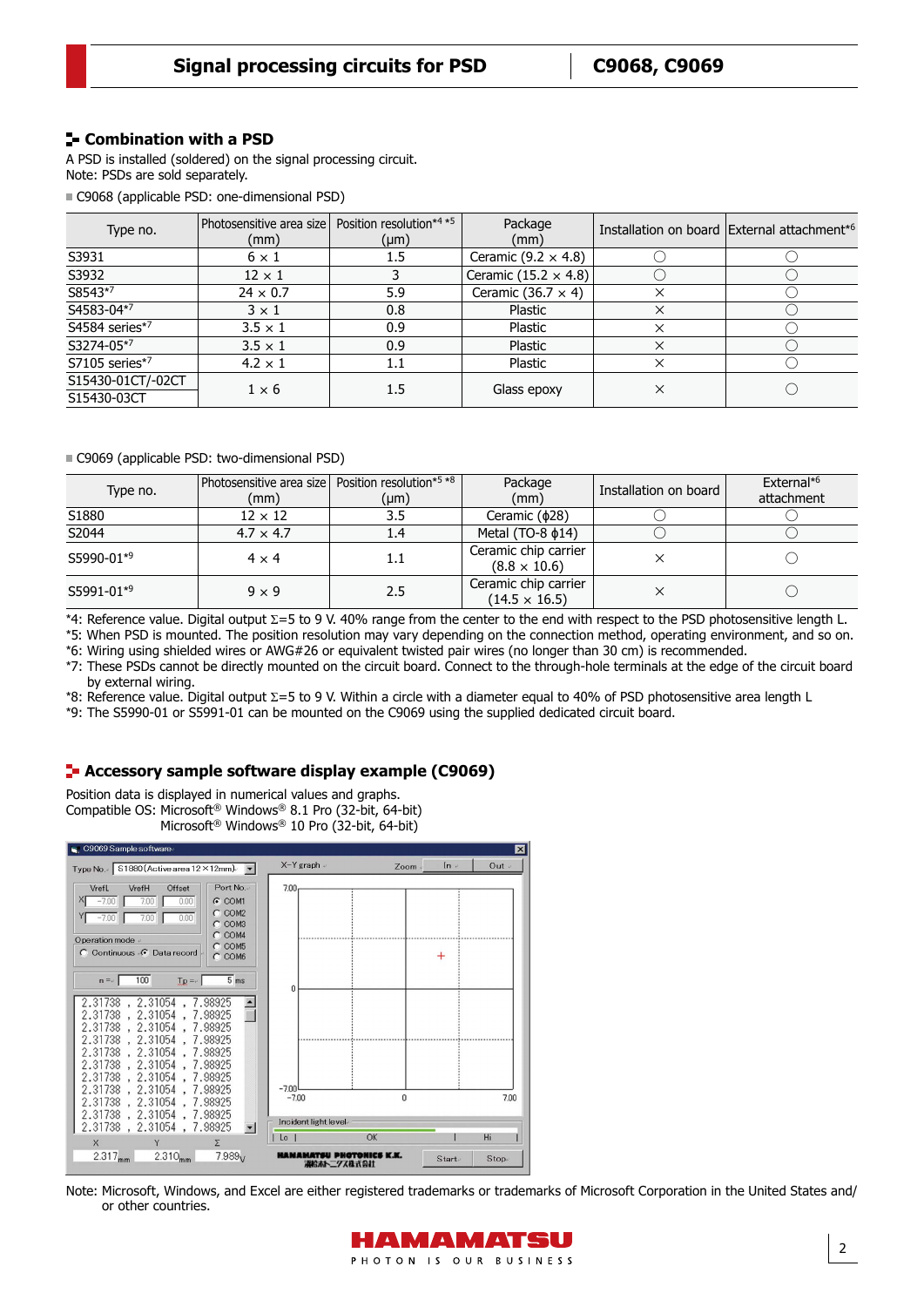

## **<sup>1</sup>** Dimensional outline (unit: mm)

Dimensional outline (C9068, C9069, unit: mm)

# **E-** Connection example



### **<del>F</del>** Accessories

- ∙ Instruction manual
- ∙ Sample software (CD-ROM)
- ∙ AC adapter
- ∙ Flat cable (48 cm) with connector for D/A conversion signal output
- ∙ Attachment board for S5990-01/S5991-01 (C9069 only)

Note: RS-232C cable is not supplied. Prepare an off-the-shelf cable (straight) with 9-pin D-sub connectors (male to female).